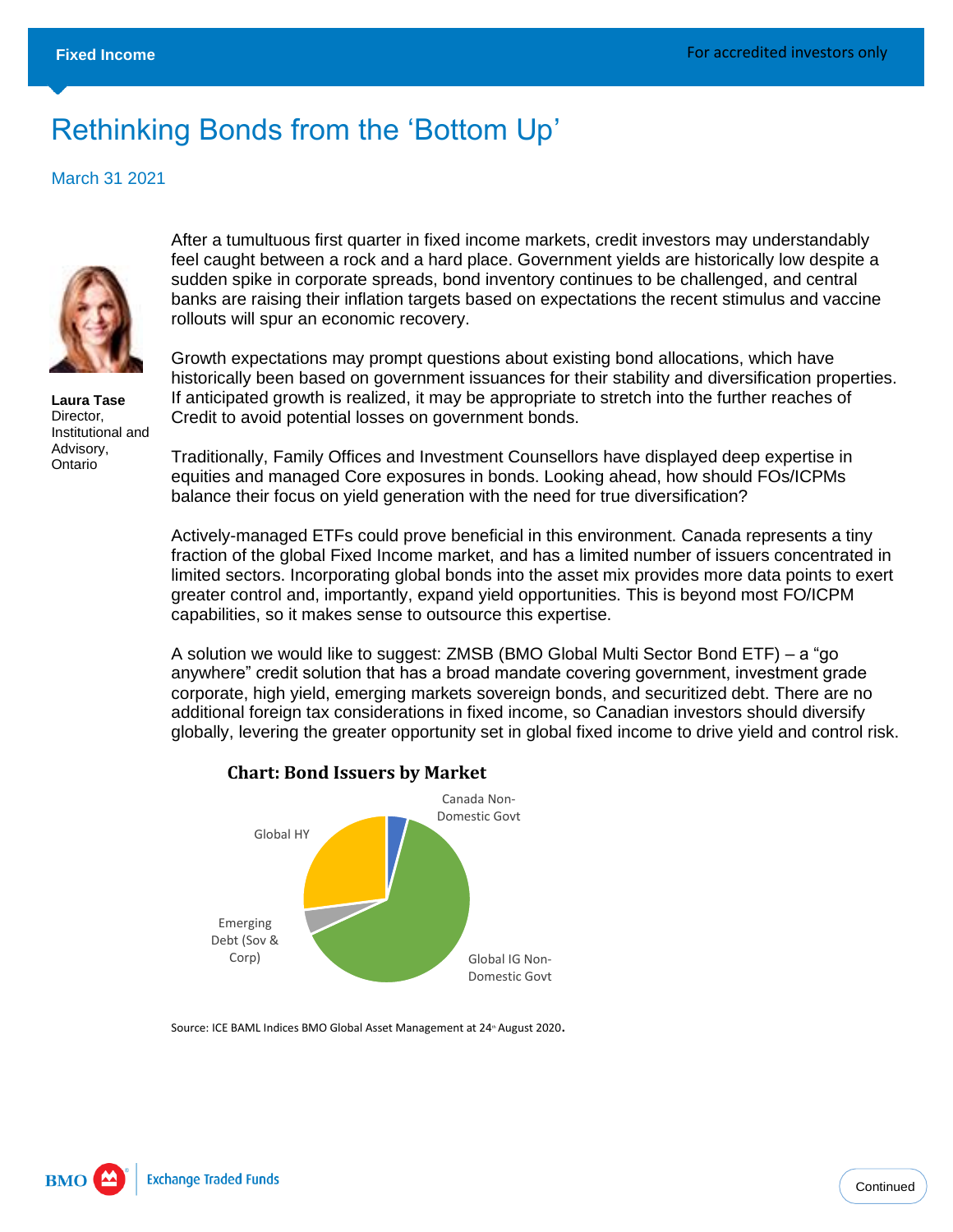#### **ZMSB: A Differentiated Approach to Diversification**

The strategy deployed in ZMSB provides a diversified yield by focusing on security selection rather than allocation to asset classes – building a portfolio bottom-up to avoid extreme positions or "tails". Using DTS (duration times spread, or credit exposure) to measure credit risk captures the credit quality of the underlying security, and shows that, all else being equal, lending for longer also increases credit risk (for example, a 10yr duration corporate bond with a spread of 0.5% would have a DTS of 500).

Avoiding extreme positions on either side is vital because each tail represents distinct risks: accenting Credit significantly increases the potential for defaults, while and over-reliance on Government bonds risks being left penniless.



Credit Risk - Default / Downgrade risks; Government risk – inability to keep pace with inflation

Source: Indices used: ICE BofAML BBB & Lower Sovereign USD External Debt Index, ICE BofAML US High Yield Index, ICE BofAML US Corporate Index 01-Jun-18. Barclays US MBS Index. We have excluded bonds with a spread > 2000. All data at 31stDecember 2020.

In this strategy, the security selection "sweet spot" is at the intersection between BBB and BB where risk adjusted returns are comparable to those of higher rated bonds:

| <b>Credit</b> | Yield | <b>Volatility</b> | Yield / Vol |
|---------------|-------|-------------------|-------------|
| AAA           | 4.98% | 3.26%             | 1.53        |
| AA            | 5.01% | 3.34%             | 1.50        |
| A             | 5.10% | 3.84%             | 1.33        |
| <b>BBB</b>    | 5.76% | 4.21%             | 1.37        |
| BB            | 6.41% | 6.56%             | 0.98        |
| B             | 6.06% | 8.17%             | 0.74        |
| CCC           | 7.43% | 13.46%            | 0.55        |

Source: Bloomberg. Indices used are: ICE BofAML 3-5 Year AAA US Corporate Index, ICE BofAML 3-5 Year AA US Corporate Index, ICE BofAML 3-5 Year Single-A US Corporate Index, ICE BofAML 3-5 Year BBB US Corporate Index, ICE BofAML 3-5 Year B US Cash Pay High Yield Index, ICE BofAML 3-5 Year CCC &Lower US Cash Pay High Yield Index. Observation period is 31stDecember 1996 to 31stDecember 2020. To calculate the Sharpe Ratio we have used the ICE BofAML US 1-Month Treasury Bill Index

**BM**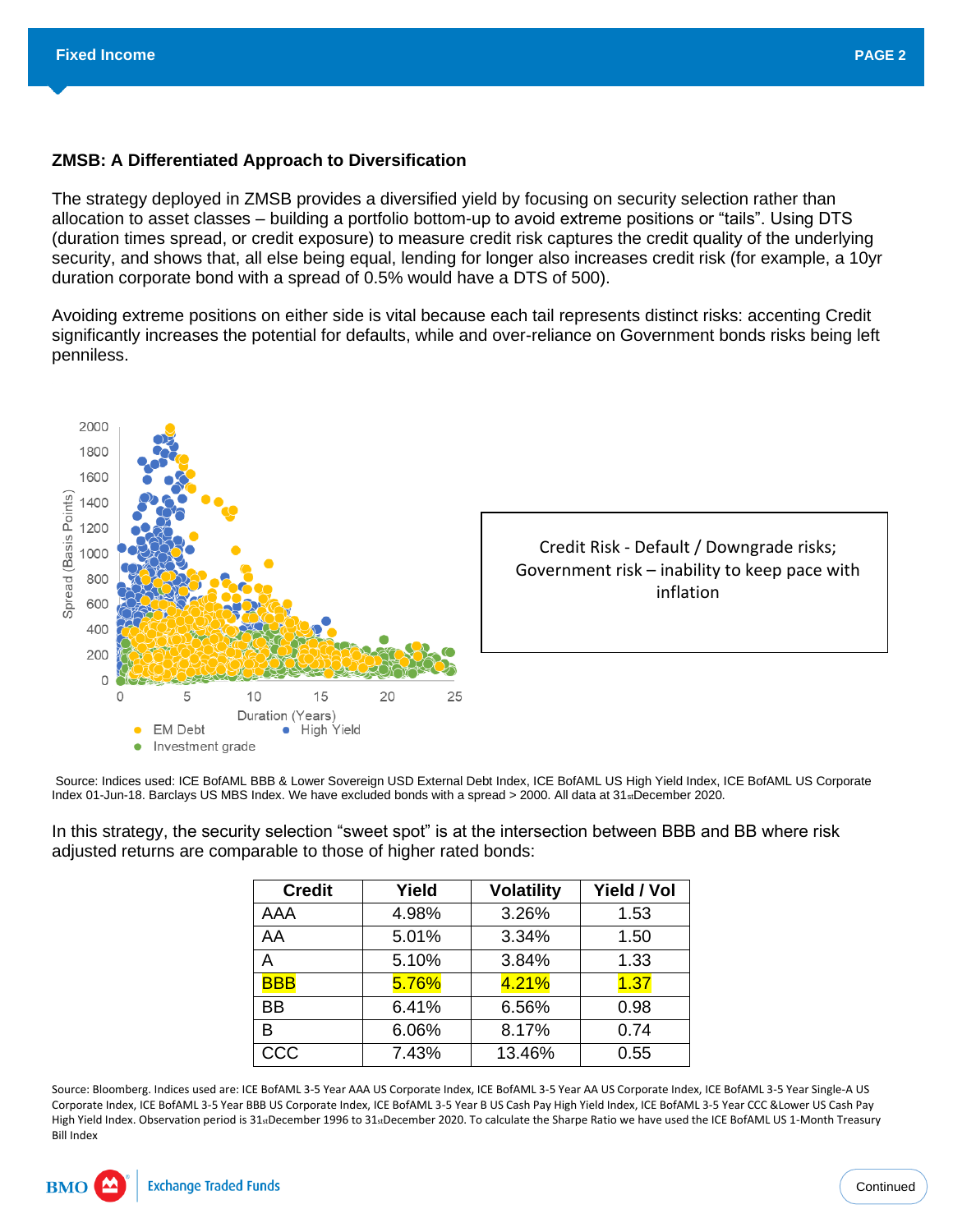## **BMO Global Multi Sector Bond Strategy** Performance since end 2011 – CAD Hedged



Past performance should not be seen as an indication of future performance. The performance figures are shown gross of fees and net of all costs for a pooled mandate. The effect of fees or costs will be to lower the figures<br>shown. Changes in rates of exchange may also reduce the value of your investment.

Source: Bloomberg, BMO Global Asset Management from 31ª December 2011 to 31ª December 2020. A small hedging differential has been added to the track record of the BMO<br>Global Multi Sector Bond Strategy, a UK-domiciled mutua

Sixty-five percent of ZMSB is invested there, with approximately 40% of the portfolio having a maturity exposure of three to five years. What you'll notice is that the strategy remains highly diversified despite this apparent concentration, weighting 294 securities from 214 separate issuers across multiple geographies, currencies and sectors – including Banking, Consumer Goods and Services, Industrials, Non-Cyclical Goods and Telecoms.

The strategy has a consistent track record of producing 3-year rolling Sharpe Ratios that far exceed the median of its peer group. This has proven true across the market cycle, within the mandate having outperformed in favourable and adverse macro environments. In particular, BMO's Global Multi-Sector Strategy demonstrated significantly lower downside capture versus peers last March, and also during the brief sell-off in the fourth quarter of 2018.

**BMO Exchange Traded Funds**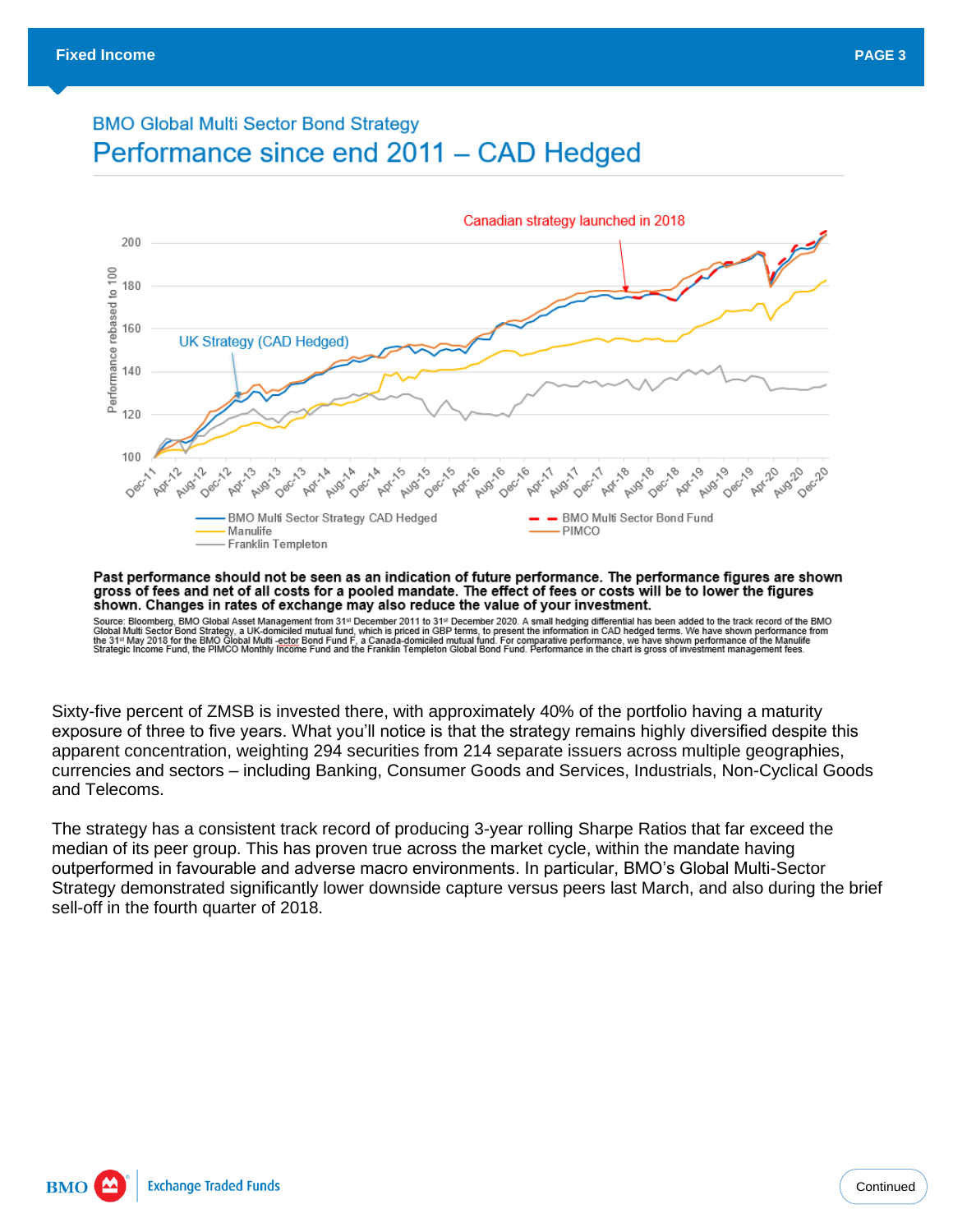### BMO Global Multi Sector Strategy (gross performance in USD terms) eVestment – 3 year rolling Sharpe Ratios over last five years



| <b>BMO Global Multi Sector <math>\star</math></b> | 1.65 | .66  | 1.43 | 1.42 | 0.61 |
|---------------------------------------------------|------|------|------|------|------|
| 25th percentile                                   | 1.14 | 1.39 | 1.33 | 1.35 | 0.62 |
| Median –                                          | 0.84 | 1.15 | 0.97 | 0.99 | 0.49 |
| 75th percentile                                   | 0.30 | 0.88 | 0.49 | 0.70 | 0.36 |
| No. of observations                               | 44   | 43   | 46   | 45   | 41   |

Past performance should not be seen as an indication of future performance. The performance figures are shown net of fees. The effect of fees or costs will be to lower the figures shown.

Source: eVestment as at 31ª December 2020. A hedging differential has been added to the return series for the Global Multi Sector Strategy, which is priced in GBP terms, to<br>vesent the information in USD hedged terms. Perfo

### **BMO Global Multi Sector Strategy (net performance)** Mercer global peers – Drawdown 5 years to end Dec 2020

Mercer international fixed multi asset credit (net) universe - US\$



Past performance should not be seen as an indication of future performance. The performance figures are shown gross of fees. The effect of fees or costs will be to lower the figures shown.

Source: Mercer. A hedging differential has been added to the return series for the Global Multi Sector Strategy, which is priced in GBP terms, to present the information, gross of<br>investment management fees in USD hedged t

\*ZMSB was launched in Canada in 2018, but the active fixed income team in the UK has been managing this mandate since 2011 so this reflects the full track record

**Exchange Traded Funds BMC**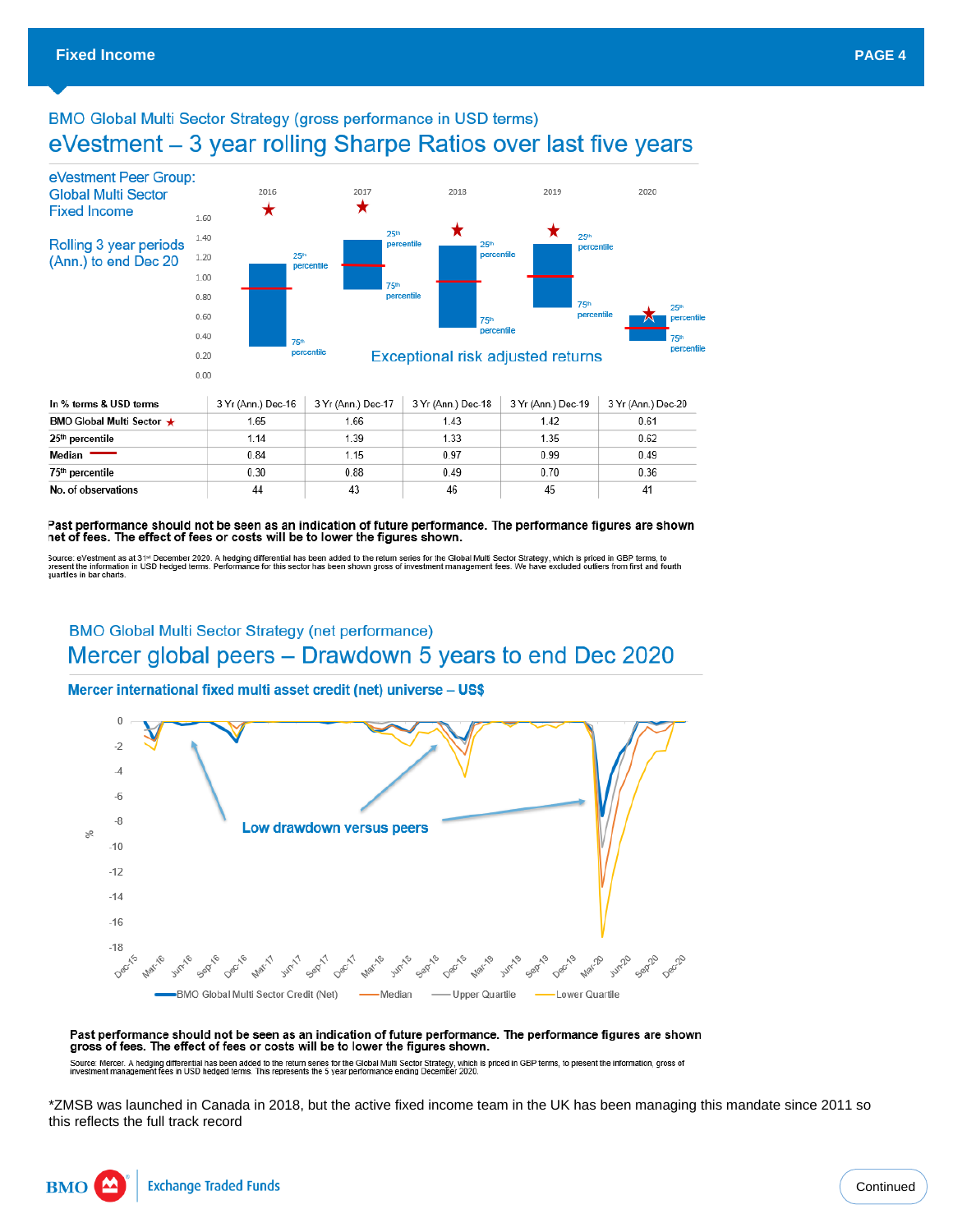#### **Conclusion**

With many observers expressing concerns about inflation, FOs/ICPMs may need to adapt their fixed income strategies while maintaining a hedge against equity market risk. The BMO Global Multi-Sector Strategy provides easy access to a globally diversified opportunity set for fixed income investment, an active management approach to interest rate and credit risk throughout the cycle, a pooled structure for simple implementation – and, most critically, true portfolio diversification.

#### **Appendices:**

CAD<sub>\$</sub>

#### **BMO Global Multi Sector Bond Strategy**

## Current Portfolio positioning - December 2020

| <b>Duration</b>                     |       | <b>Credit rating</b>                              |       | <b>Sector allocation</b>           |       |
|-------------------------------------|-------|---------------------------------------------------|-------|------------------------------------|-------|
| Duration X spread (DTS)             | 805   | AAA                                               | 0.5%  | <b>Banking</b>                     | 17.5% |
| Interest rate duration (years)      | 4.4   | AA                                                | 3.1%  | Consumers goods and services       | 18.4% |
| $-$ GBP                             | 1.0   | A                                                 | 14.8% | Energy                             | 2.4%  |
| $-$ EUR                             | 1.8   | <b>BBB</b>                                        | 44.2% | <b>Financial services</b>          | 2.1%  |
| - USD                               | 1.6   | <b>BB</b>                                         | 20.5% | <b>Industrials</b>                 | 13.7% |
| - Other                             | 0.0   | B                                                 | 12.9% | <b>Insurance</b>                   | 4.7%  |
| <b>Geography of issuer</b>          |       | CCC                                               | 0.2%  | <b>Non Cyclical Goods</b>          | 15.4% |
| <b>United States</b>                | 38.3% | <b>NR</b>                                         | 1.4%  | Property                           | 5.4%  |
| Canada                              | 1.3%  | Cash                                              | 2.4%  | <b>Securitised</b>                 | 0.4%  |
| Eurozone                            | 22.0% |                                                   |       | Supranational / Govt Related       | 2.8%  |
| Other developed Europe              | 3.3%  | <b>Maturity exposure</b>                          |       | <b>Telecoms</b>                    | 11.7% |
| <b>United Kingdom</b>               | 21.0% | 60%                                               |       | <b>Utilities</b>                   | 2.1%  |
| Pacific                             | 1.6%  |                                                   |       | Cash / other                       | 3.6%  |
| <b>Emerging Markets</b>             | 8.2%  | 40%                                               |       |                                    |       |
| Other                               | 4.3%  |                                                   |       | <b>Cash securities and issuers</b> |       |
| Denomination (100% hedged to CAD\$) |       | 20%                                               |       | <b>Number of securities</b>        | 294   |
| US <sub>s</sub>                     | 35.5% | 0%                                                |       | <b>Number of Issuers</b>           | 214   |
| Euro                                | 39.6% | $0 - 3$<br>CASH<br>$3 - 5$<br>$5 - 7$<br>$7 - 10$ | $10+$ |                                    |       |
| UK <sub>£</sub>                     | 24.5% |                                                   |       |                                    |       |

Source: BMO Global Asset Management at 31<sup>4:</sup> December 2020. NR = Not Rated. The category derivatives refers to the net impact of FX forwards, FX options, interest rate swaps,<br>exchange traded interest rate options, exchang

#### Highly experienced team with specialised resources



#### Specialised resources across our investment hubs

 $0.4%$ 

|             | <b>Macro</b>                  |    | <b>Credit</b>                 |    | <b>EMD</b>                    |    | <b>Responsible</b>            |    | <b>Dealing</b>                |    |
|-------------|-------------------------------|----|-------------------------------|----|-------------------------------|----|-------------------------------|----|-------------------------------|----|
| $#$ in team |                               | 10 | $#$ in team                   | 26 | $#$ in team                   |    | $#$ in team                   | 24 | $#$ in team                   | 6  |
|             | Years' industry<br>experience | 16 | Years' industry<br>experience | 15 | Years' industry<br>experience | 16 | Years' industry<br>experience | 14 | Years' industry<br>experience | 20 |
| tenure      | Years' BMO                    | 5  | Years' BMO<br>tenure          | 8  | Years' BMO<br>tenure          | 6  | Years' BMO<br>tenure          |    | Years' BMO<br>tenure          | 13 |

Additional fixed income resources at BMO Global Asset Management include another 55 fixed income professionals Source: BMO Global Asset Management at 31st December 2020